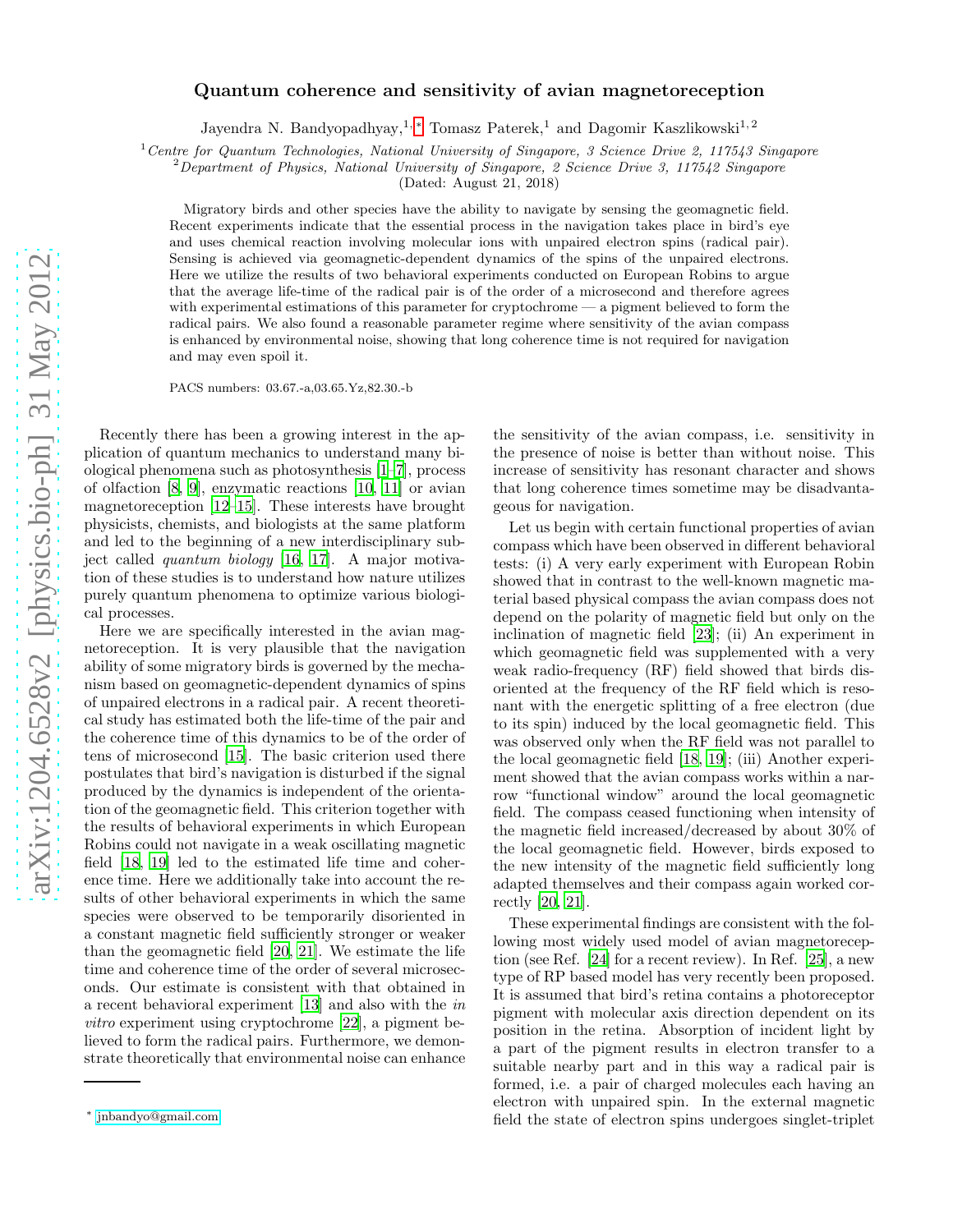transitions and at random times the radical pairs recombine forming singlet (triplet) chemical reaction products. The amount of these chemical products varies along the retina as the direction of molecular axis changes, and the shape of this profile is believed to be correlated in bird's brain with the orientation of the geomagnetic field.

The mathematical model of this mechanism of a chemical reaction based avian compass involves coupling of electron spins to external magnetic field and to the spins of the molecular core. The property (ii) suggests that the spin of one of the electrons in the radical pair is effectively uncoupled from spins of any other particles and only interacts with the external field. In a simple qualitative model the spin of the other electron is coupled to effective spin- $\frac{1}{2}$  core of the molecular part ("nuclear" part) [\[15](#page-5-6)]. The corresponding Hamiltonian is as follows:

$$
H = \widehat{I} \cdot \widehat{A} \cdot \widehat{S}_1 + \gamma \overrightarrow{B} \cdot (\widehat{S}_1 + \widehat{S}_2), \tag{1}
$$

where  $\widehat{I}$  is the nuclear spin operator,  $\overleftrightarrow{A}$  is the hyperfine (HF) tensor,  $\widehat{S}_i \equiv \{ \sigma_{\underline{x}}^{(i)}, \sigma_{y}^{(i)}, \sigma_{z}^{(i)} \}$  are the electronic spin Pauli operators,  $\overrightarrow{B}$  is the magnetic field, and  $\gamma = \frac{1}{2}\mu_0 g$  is the gyromagnetic ratio with  $\mu_0$  being Bohr magneton and  $g$  the electronic  $g$ -factor. Here we assume that the g-factors are the same for both electrons and set it at the value corresponding to the free electron, i.e.  $g = 2$ . Following Ref. [\[15](#page-5-6)] the HF tensor is chosen axial and anisotropic, i.e.,  $\overleftrightarrow{A} = \text{diag}\{A_x, A_y, A_z\}$ with  $A_x = A_y = a = A_z/2$ . We define a quantity  $A \equiv (A_x^2 + A_y^2 + A_z^2)^{1/2}$  as a measure of HF coupling strength and  $\overline{a} = h/A$  as a measure of this strength in the time units,  $h$  stands for Planck constant. Here  $\overline{a} = h/\sqrt{6}a.$ 

In order to verify how this model recovers the properties of behavioral experiments, one varies external magnetic field

$$
\overrightarrow{B} = B_0 (\sin \theta \cos \phi, \sin \theta \sin \phi, \cos \theta) \n+ B_{\rm rf} \cos(\omega t) (\sin \alpha \cos \beta, \sin \alpha \sin \beta, \cos \alpha),
$$
\n(2)

where  $B_0$  gives the strength of the local geomagnetic field or the artificially changed constant field, and  $B_{\rm rf}$  is the additional RF-field with frequency  $\omega$ , which is switched on optionally. For all our numerics, the RF field is orthogonal to the static field. Due to the axial symmetry of HF tensor we set  $\phi = 0$  without loss of generality. We also assume that  $\beta = 0$  for the oscillating field's direction. Since most of the behavioral experiments were performed in Frankfurt, we set the magnetic field strength  $|\overrightarrow{B_0}| = B_0 = 47 \,\mu\text{T}$  as the reference value. The corresponding Larmor precession period is  $h/2\gamma B_0 = 0.76 \,\mu s$ . The HF interaction strength  $\overline{a}$ typically acquires values in the range  $10 ns - 1 \mu s$  [\[24\]](#page-5-16), but we have verified that only for those radicals with the coupling strength close to the corresponding geomagnetic strength of  $0.76 \,\mu s$  present model predicts working compass. Therefore, here we study two different cases of  $\overline{a} = 1.0 \,\mu s$  and  $0.5 \,\mu s$ , which are slightly greater and smaller than the geomagnetic strength.

The dynamics of the system consisting of two electrons and one nuclei depends on two processes: coherent evolution determined by the above Hamiltonian and recombination of the pair to create spin-state dependent chemical products. The spin-chemistry community models the above processes following the Haberkorn approach [\[26](#page-5-18)] according to which the dynamics of the density matrix  $\rho$ describing the whole system is governed by equation

$$
\frac{d\rho}{dt} = -i[H, \rho] - \frac{k}{2}(Q_{\rm s}\rho + \rho Q_{\rm s}) - \frac{k}{2}(Q_{\rm T}\rho + \rho Q_{\rm T}), \tag{3}
$$

where k determines the reaction rates for the singlet and triplet recombination, here assumed to be the same, and  $Q_{\rm s}$  and  $Q_{\rm T}$  are the projection operators onto the singlet and triplet subspaces. Although other treatments are possible [\[27](#page-5-19), [28\]](#page-5-20), here we follow the Haberkorn approach as it is the most consistent for the spin-selective recombination of radicals [\[29](#page-5-21)]. We begin the evolution at the moment of radical pair creation with the initial density matrix

$$
\rho(0) = \frac{1}{2} \mathbb{1}_N \otimes |\psi^{-}\rangle\langle\psi^{-}|,\tag{4}
$$

where the electron pair is in the singlet state  $|\psi^{-}\rangle =$ √ 1  $\frac{1}{2}(|\uparrow\downarrow\rangle - |\downarrow\uparrow\rangle)$ , and the nuclear spin is in a completely mixed state  $\frac{1}{2} \mathbb{I}_N$ . The singlet product yield is defined as the amount of product decaying via the singlet channel

$$
\Phi_S = k \int_0^\infty \langle \psi^- | \text{Tr}_N \rho(t) | \psi^- \rangle dt, \tag{5}
$$

where the partial trace of the density matrix is taken over the nucleus subspace.

We proceed to estimate the parameter  $k$ , inverse of which gives the average life-time of the radical pair. For this purpose, we use behavioral tests (ii) and (iii) which describe bird's disorientation under the influence of RF field and weaker artificial geomagnetic field. We shall not be interested here in the process of bird adaptation to the artificial magnetic field and only use the fact that the latter disturbs the compass. Nevertheless we would like to emphasize that adaptation is a physiological process, therefore its explanation does not warrant any modifications of the present model. The model describes contribution to the chemical products from a single radical pair whereas the brain receives a cumulated signal from all created pairs (that are assumed to evolve independently). Under the change of magnetic field intensity the cells of the retina may start to vary the amount of created pairs and in this way control the intensity of the cumulated signal. Similar mechanism is present in vertebrate photoreceptors that can adapt their pigment sensitivity to external light by varying concentration of calcium ions [\[30\]](#page-5-22). As an experimental indication that these

<span id="page-1-0"></span><sup>&</sup>lt;sup>1</sup> The factor of two emerging here is due to our definition of  $\hat{S}_i$  as Pauli operators.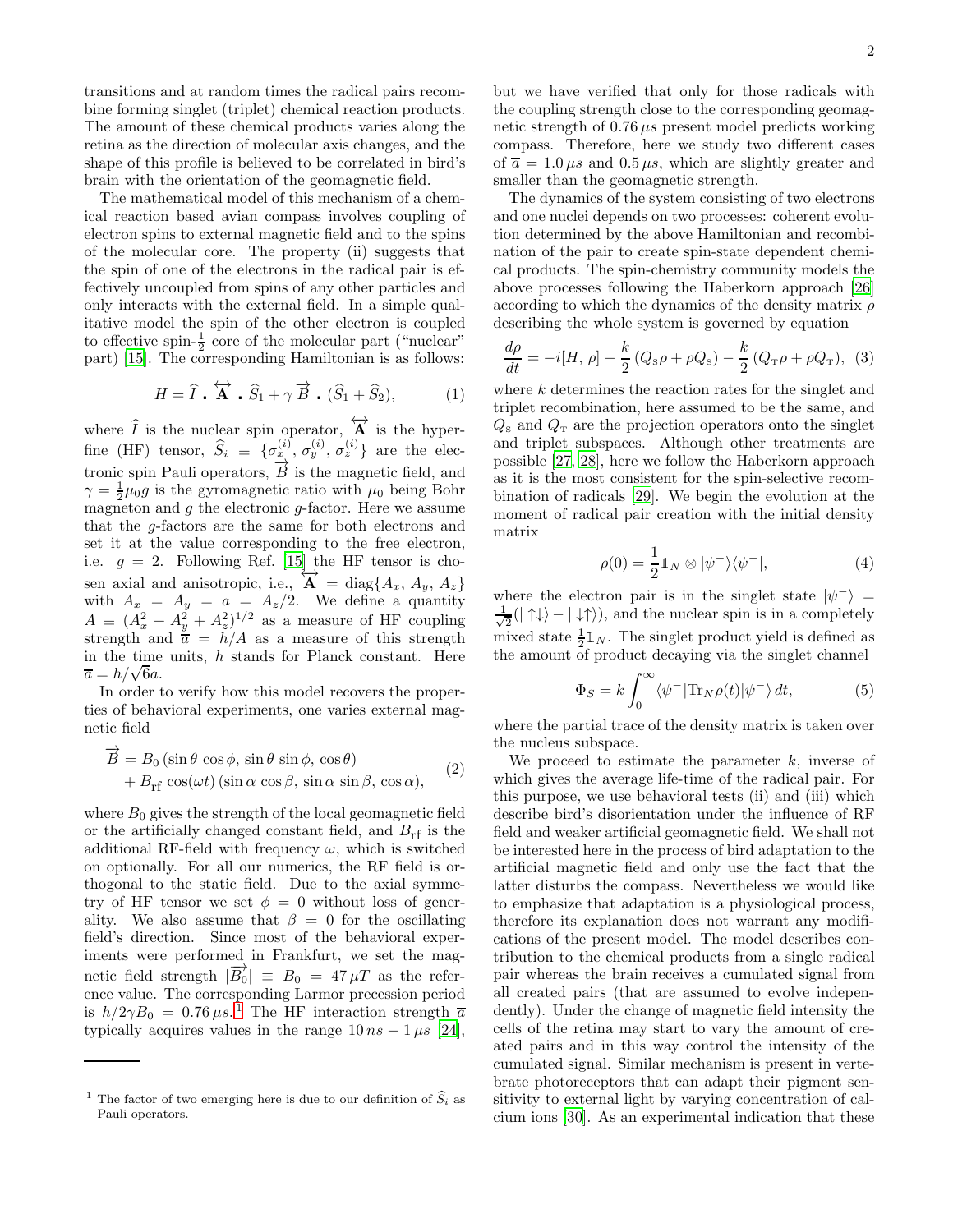

<span id="page-2-0"></span>FIG. 1. (Color online) Life-time estimation of a radical pair. Each plot presents angular dependency of the singlet yield in presence of local geomagnetic field of  $47 \mu T$  ( $\bullet$ ), in 30% weaker field  $(\blacksquare)$ , and for the geomagnetic field augmented with the resonant RF field  $(A)$ . Calculations are performed for two strengths of the hyperfine coupling: slightly smaller than the geomagnetic strength ( $\overline{a} = 0.5 \,\mu s$ , three lower plots) and slight bigger than the geomagnetic strength ( $\overline{a} = 1.0 \,\mu s$ , three upper plots). On plots from left to right we display the growing value of the recombination rate k used in numerics. The radical pair life-time is the inverse of  $k$ . Since birds are disoriented both in the weaker field and in the presence of the RF field we postulate that the criterion for estimating  $k$ should be based on the comparison of the profile of triangles to the profile of squares. This leads to the average life-time of the order of several microseconds (see main text for details) in agreement with experiments on pigment believed to be present in the bird's retina.

two adaptation phenomena may share common mechanism we note that the full avian compass adaptation to external magnetic field intensity takes about the same time as adaptation of vertebrate photoreceptors to external light intensity.

Fig. [1](#page-2-0) presents the angular dependence of the singlet yield for different  $k$  values and for three different kinds of magnetic field environment: in the geomagnetic field of  $47\mu$ T, in 30% weaker magnetic field as in the experiments [\[20](#page-5-11), [21\]](#page-5-12), and in the geomagnetic field augmented by weak resonant RF field of  $B_{\text{rf}} = 150nT$  as in the experiment [\[13\]](#page-5-13), and also for a fair comparison with Ref. [\[15\]](#page-5-6). All the plots show that the singlet yield angular profile changes slightly when the magnetic field intensity is reduced by 30%. Note that there is a clear angular dependency of the profile both in the original and the weaker field. Since the behavioral tests showed that the weaker magnetic field disrupts the avian compass, the degree of flatness of the angular profile cannot be the only property responsible for avian navigation. The profile has to rather be within a proper range from the profile corresponding to the geomagnetic field alone. Therefore when the resonant RF is added to the geomagnetic field,

it can disrupt the avian compass not only by completely washing out the angular dependency of the profile [\[15](#page-5-6)] but also by changing the amount of singlet yield such that the profile is outside the range estimated by applying the weaker magnetic field. We use this criterion to estimate the parameter  $k$ . Consider first three upper plots of Fig. [1](#page-2-0) that present results of calculations for the HF strength of  $\overline{a} = 1.0 \,\mu s$ . The left plot assumes  $k = 10^5$ and shows that the profile corresponding to the RF field is much below the profile corresponding to the weaker magnetic field. Similar behavior is observed for lower values of  $k$  which we have not presented here. In the middle plot  $(k = 1.5 \times 10^5)$  the RF field profile is slightly below the profile corresponding to the weaker field and therefore correctly predicts that bird's navigation is disturbed. The right plot of  $k = 2.5 \times 10^5$  shows to the contrary that the RF field profile is slightly above the profile corresponding to the weaker magnetic field, and therefore avian compass is not disturbed in contradiction with experiments. This implies that all values of  $k$  below  $2 \times 10^5$  are consistent with experiments. We use the critical value  $k = 2 \times 10^5$  for further calculations. The corresponding average life-time of the radical pair is  $5\mu s$ . Similar analysis applied to the three lower plots, for the case of  $\overline{a} = 0.5 \,\mu s$ , gives estimation of  $k = 1.5 \times 10^5$  and the corresponding average life-time  $6.7 \mu s$ . These estimations are come close to the experimental estimations for the cryptochrome [\[22\]](#page-5-14), which is believed to be the photo-receptor pigment responsible for the radical pair based avian compass of European Robins; and they also come within the range  $2\mu s-10\mu s$ , the lifetime estimated in a recent behavioral experiment [\[13\]](#page-5-13). We have also done the same analysis using stronger  $(B_{\text{rf}} = 470n)$ and weaker  $(B_{\text{rf}} = 47n)$  resonant RF-field, which are respectively 1% and 0.1% of the local geomagnetic field strength, and both have been reported to disturb avian compass [\[13\]](#page-5-13). For these two cases, we estimate the lifetime about  $1 - 2\mu s$  and  $11.0 - 12.5\mu s$ , respectively [\[31\]](#page-5-23). These estimated lifetimes are within or very close to the above mentioned range. We also study the case where the geomagnetic field  $(47\mu)$  is replaced by the artificially created stronger  $(94\mu)$  static field. The estimated life-time for this case is also within the above mentioned range [\[31\]](#page-5-23).

After setting the value of decay parameter  $k$ , we investigate the effect of environment on the singlet yield. Following Ref. [\[15\]](#page-5-6) we describe the environment by a standard Lindblad formalism [\[32,](#page-5-24) [33\]](#page-5-25):

$$
\frac{d\rho}{dt} = -i[H, \rho] - \frac{k}{2} (Q_{\rm s}\rho + \rho Q_{\rm s}) - \frac{k}{2} (Q_{\rm T}\rho + \rho Q_{\rm T})
$$

$$
+ \sum_{i} \Gamma_i \left[ L_i \rho L_i^{\dagger} - \frac{1}{2} \left( L_i^{\dagger} L_i \rho + \rho L_i^{\dagger} L_i \right) \right], \tag{6}
$$

where there are six noise operators  $L_i$  altogether, three acting on the first electron and three acting on the second electron. The three noise operators for each electron are taken to be the Pauli matrices  $\sigma_x$ ,  $\sigma_y$  and  $\sigma_z$ . We assume that the noise parameters  $\Gamma_i$  are all equal and given by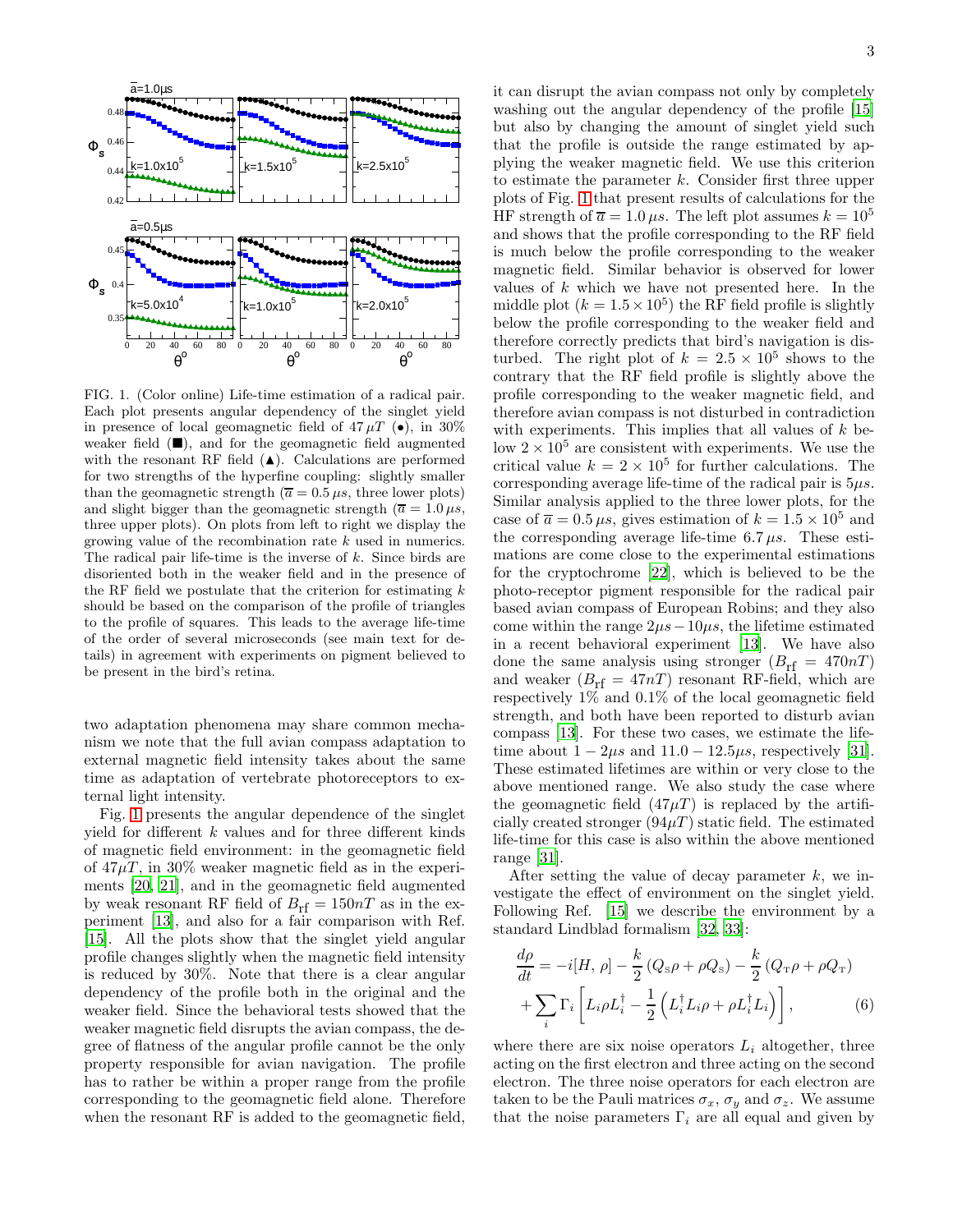

<span id="page-3-1"></span>FIG. 2. (Color online) Magnetic sensitivity of avian compass in presence of environmental noise. The upper plots present results of calculations for hyperfine coupling strength of  $\overline{a} =$  $1 \mu s$  and  $k = 2 \times 10^5$ , the lower plots are for  $\overline{a} = 0.5 \mu s$  and  $k = 1.5 \times 10^5$ . The left plots present angular dependence of the singlet yield for different environmental noise levels  $[\Gamma = 0 (\bullet), \Gamma = 10^4 (\blacksquare), \Gamma = 10^5 (\blacktriangle), \Gamma = 4 \times 10^5 (\blacklozenge), \Gamma =$  $8 \times 10^5$  ( $\bullet$ ), and  $\Gamma = 10^{7'} (*)$ . On the right plots we present the magnetic sensitivity defined in Eq. [\(7\)](#page-3-0). They reveal resonant character of the sensitivity for noise levels close to  $\Gamma = 4 \times 10^5$ , which correspond to optimal decoherence time of the order of a microsecond. Moreover, the upper right plot shows that the sensitivity is increased in the presence of environment.

the noise level Γ. Our aim is to study influence of the noise level on the magnetic sensitivity of the compass, defined as [\[34](#page-5-26)]:

<span id="page-3-0"></span>
$$
\Delta_{\mathbf{S}} \equiv \Phi_S^{\text{max}} - \Phi_S^{\text{min}},\tag{7}
$$

where  $\Phi_S^{\text{max}}(\Phi_S^{\text{min}})$  is the maximum (minimum) singlet yield optimized over angle  $\theta$ .

Fig. [2](#page-3-1) presents results of calculations of the singlet yield and the magnetic sensitivity for different environmental noise levels. For noise levels below  $\Gamma \approx 10^4$  we find that the sensitivity is practically independent of environment. Therefore, for decoherence time  $T_D \equiv \Gamma^{-1} \approx$  $100 \mu s$  and longer, the sensitivity is practically the same as if there is no environment. For shorter decoherence times (bigger  $\Gamma$ ) the noise does influence the sensitivity and for the HF strength of  $\overline{a} = 1.0 \,\mu s$  we find quite counterintuitively that the sensitivity in the presence of noise is better than without noise  $(Γ = 0)$ . This is not so for  $\overline{a} = 0.5 \mu s$ , but in both cases the sensitivity is displaying resonant behavior as a function of  $\Gamma$  with its local maximum at the noise level  $\Gamma = 4 \times 10^5$ , see supplementary material [\[31\]](#page-5-23) for further evidence that this resonant noise level does not depend on k. Therefore the best magnetic sensitivity for  $\overline{a} = 1.0 \,\mu s$  case takes place when the decoherence time  $T_D \equiv \Gamma^{-1} = 2.5 \,\mu s$ . Here longer decoherence time is not useful as it can spoil the

sensitivity.

In summary, we have used the results of two different behavioral tests preformed with European Robins to estimate the average life time of the radical pair taking part in the avian magnetoreception. Unlike a recent study which took into consideration the result of only one behavioral test and estimated the average life time close to  $100 \mu s$  [\[15](#page-5-6)], our estimation of the life time is about few microseconds which agrees well with experiments. As the most important result of the present work we consider identification of a parameter regime where the presence of environment enhances performance of the chemical compass. Similar enhancement caused by environment is also found in studies of energy transfer during photosynthesis [\[6,](#page-5-27) [35](#page-6-0)], and very recently in avian magnetoreception [\[34](#page-5-26), [36\]](#page-6-1). These suggest that Nature might be optimizing performance of some biological processes by utilizing inevitable noise present in environment. More insight into this conjecture can be obtained from further studies of identified here resonance that magnetic sensitivity displays as a function of environmental noise.

### ACKNOWLEDGMENTS

This research is supported by the National Research Foundation and Ministry of Education in Singapore. We thank Erik Gauger and Simon C. Benjamin for helpful discussion. JNB thanks Bijay Kumar Agarwalla for extensive interaction.

## Appendix A

In the main text, we use two behavioral experiments to estimate the life-time and the coherence time of the radical pair (RP). We set the static magnetic field at  $47 \mu T$ , which is the local geomagnetic field at Frankfurt, the site of all behavioral experiments. The life-time of RP is estimated using resonant RF field with strength  $150nT$ , the RF field which was used in a recent behavioral experiment. In the same experiment, birds' behavior was also studied for other RF field strengths and also for stronger static magnetic field. This supplementary material (SM) discusses results which we obtain using some of those different parameter values. They show that our estimations of the time scales are robust and do not depend much on the strength of RF field, and our identification of the resonance of magnetic sensitivity does not depend much on the life time of the radical pair.

# 1. Life-time estimation for RF field of 470nT

In Fig. [3,](#page-4-1) we show the angular dependence of the singlet yield for different decay parameter  $(k)$  values [\[13](#page-5-13)] and for three different kinds of magnetic field environment: in the geomagnetic field of  $47 \mu T$ , in 30% weaker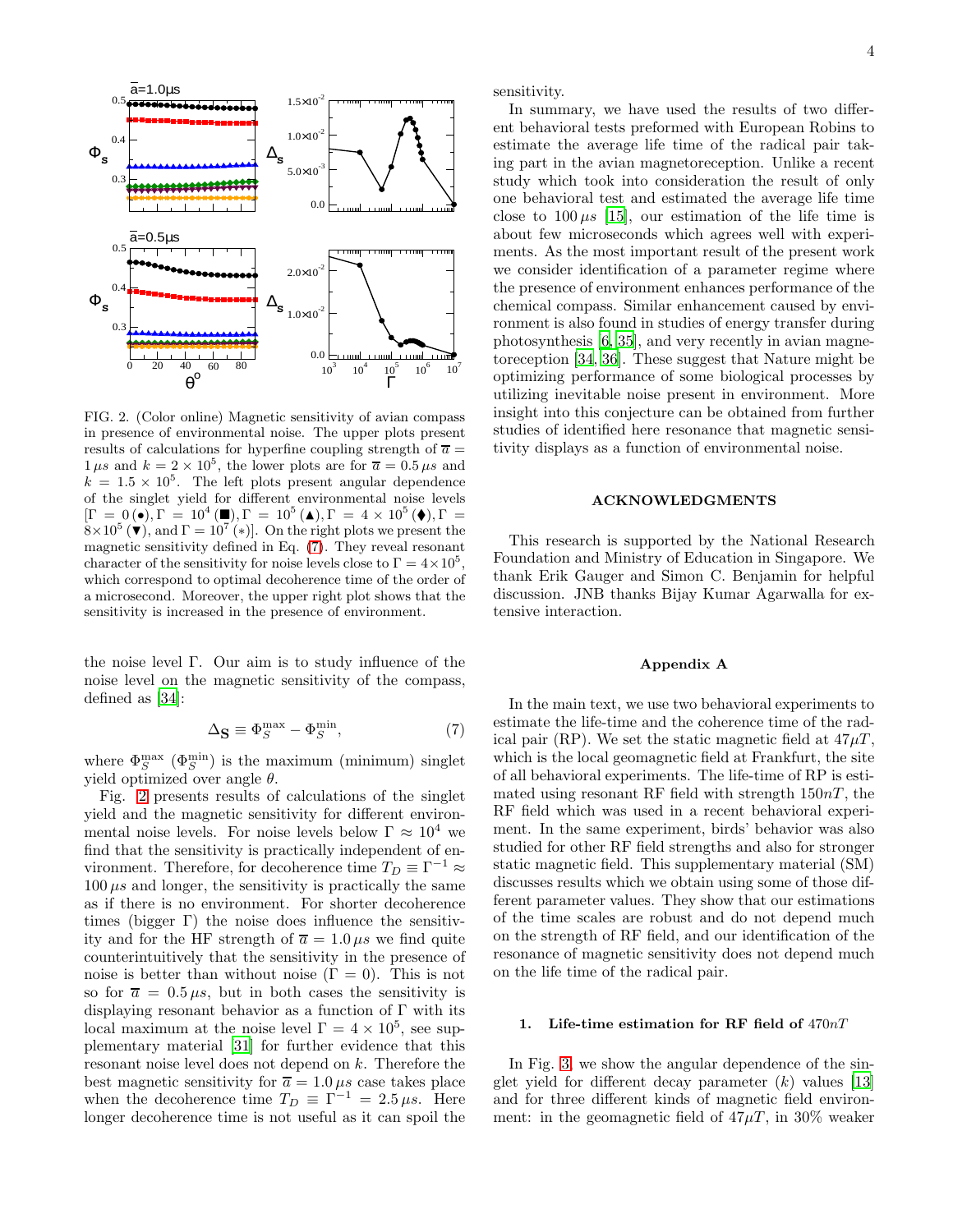

<span id="page-4-1"></span>FIG. 3. (Color online) Life-time estimation of a radical pair using 470nT RF field. Each plot presents angular dependency of the singlet yield in presence of local geomagnetic field of 47  $\mu$ T ( $\bullet$ ), in 30% weaker field ( $\blacksquare$ ), and for the geomagnetic field augmented with the resonant  $470nT$  RF field  $(\triangle)$ . Calculations are performed for two strengths of the hyperfine coupling: slightly bigger than the geomagnetic strength  $(\overline{a} = 1.0 \,\mu s,$  three lower plots) and slight smaller than the geomagnetic strength ( $\overline{a} = 1.0 \,\mu s$ , three upper plots). On plots from left to right we display the growing value of the recombination rate  $k$  used in numerics. The radical pair life-time is the inverse of  $k$ , and can be estimated using the argument of the main text.

magnetic field, and in the geomagnetic field augmented by weak resonant RF field of  $B_{\text{rf}} = 470nT$  (1% strength of the local geomagnetic field). Applying the argument of the main text gives estimation of the life-time  $1.67\mu s$ for  $\overline{a} = 1\mu s$ , and  $2\mu s$  for  $\overline{a} = 0.5\mu s$ .

### 2. Resonance of magnetic sensitivity for life-time of about microsecond

Fig. [4](#page-4-2) shows qualitatively similar influence of noise on the sensitivity of the avian compass, as that of Fig. 2 of the main text (values of  $k$  are different here). Moreover, the maxima of the resonance for all of these plots correspond to the same noise level.

#### 3. Life-time estimation for RF field of  $47nT$

We have also estimated the life-time of RP using much weaker resonant RF field of strength  $B_{\text{rf}} = 47nT$  (0.1%) strength of the local geomagnetic field). Fig. [5](#page-5-28) shows that for this case, estimated life-time is  $11\mu s$  for  $\bar{a} = 1\mu s$ and  $12.5\mu s$  for  $\overline{a} = 0.5\mu s$ .



<span id="page-4-2"></span>FIG. 4. (Color online) Magnetic sensitivity of avian compass in presence of environmental noise. The upper plots present results of calculations for hyperfine coupling strength of  $\overline{a} =$  $1 \mu s$  and  $k = 2 \times 10^5$ , the lower plots are for  $\overline{a} = 0.5 \mu s$  and  $k = 1.5 \times 10^5$ . The left plots present angular dependence of the singlet yield for different environmental noise levels  $[\Gamma = 0 (\bullet), \Gamma = 10^4 (\blacksquare), \Gamma = 10^5 (\blacktriangle), \Gamma = 4 \times 10^5 (\blacklozenge), \Gamma =$  $8 \times 10^5$  ( $\bullet$ ), and  $\Gamma = 10^{7'} (*)$ . On the right plots we present the magnetic sensitivity defined in Eq. (7) of the main text. They reveal resonant character of the sensitivity for noise levels close to  $\Gamma = 4 \times 10^5$ , which correspond to optimal decoherence time of the order of a microsecond. Moreover, the upper right plot shows that the sensitivity is increased in the presence of environment.

#### 4. Life-time estimation for stronger static field

In Ref. [\[13](#page-5-13)], birds were also tested by exposing them to artificially created magnetic field with strength twice as big as the local geomagnetic field. Birds adapted themselves in this stronger magnetic field environment, and hence the artificially created stronger magnetic field is now the effective local geomagnetic field for the birds. The experiment shows that, in this situation, birds are again disoriented by applying RF field with frequency resonant with the Larmor frequency corresponding to this stronger magnetic field. In addition, according to Ref. [\[21\]](#page-5-12), the 30% functional window should also exist for this case. Following these, we have performed similar analysis for the stronger  $94\mu$ T artificial magnetic field to estimate the life-time. For this purpose, we use resonant RF field with  $B_{\text{rf}} = 150nT$ , the same RF field which is used in main text. Fig. [6](#page-5-29) presents results of these calculations which reveal the life-time of  $2.5\mu s$  for  $\overline{a} = 1\mu s$  and  $5\mu s$  for  $\bar{a} = 0.5\mu s$ . Both values are again close to those estimated in the main text and show their robustness.

<span id="page-4-0"></span>[1] G. S. Engel, T. R. Calhoun, E. L. Read, T.-K. Ahn, T. Manˇcal, Y.-C. Cheng, R. E. Blankenship, and G. R. Fleming, Nature 446, 782 (2007).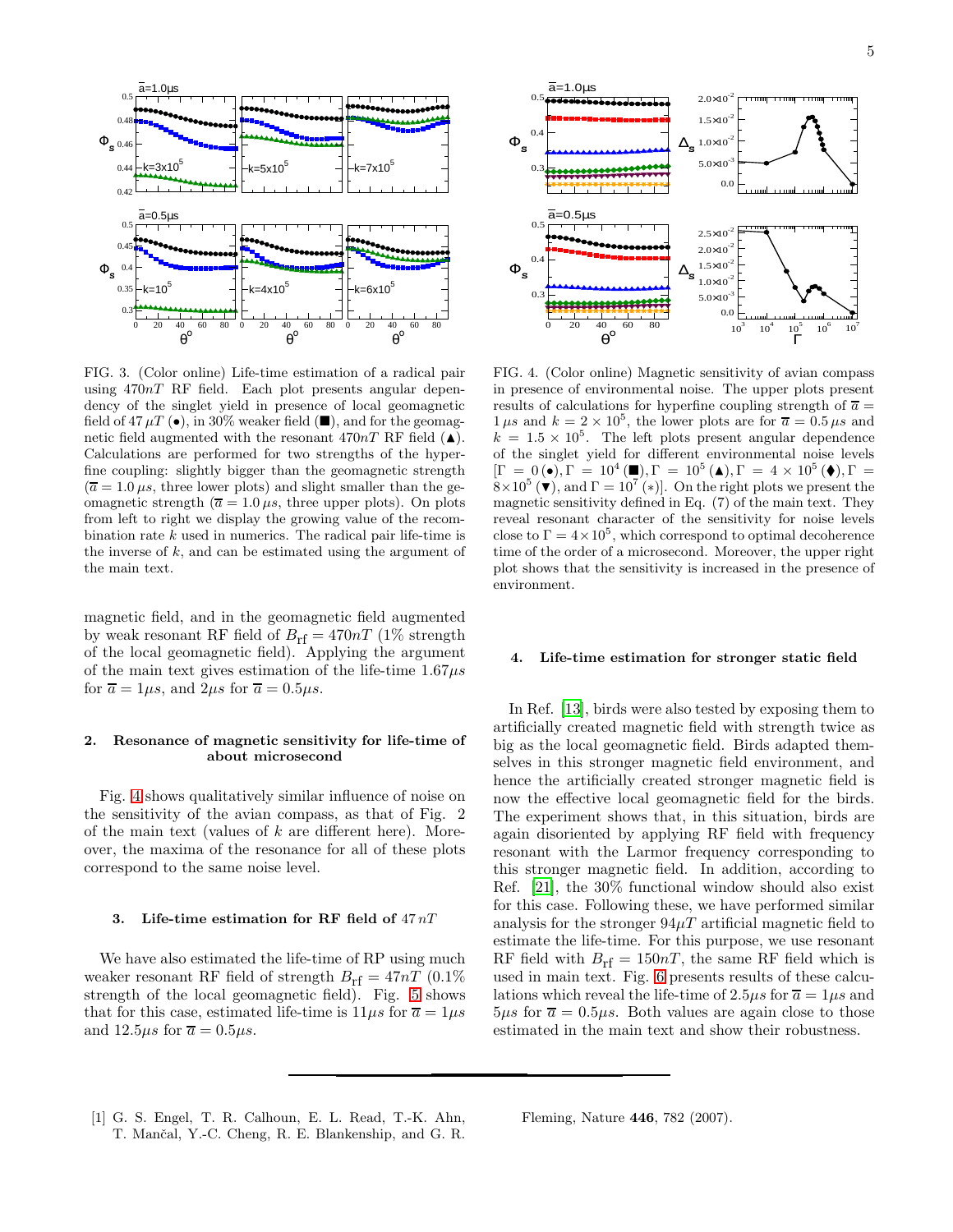

<span id="page-5-28"></span>FIG. 5. (Color online) Life-time estimation of a radical pair using  $47nT$  RF field. Each plot presents angular dependency of the singlet yield in presence of local geomagnetic field of  $47 \mu T$  (•), in 30% weaker field ( $\blacksquare$ ), and for the geomagnetic field augmented with the resonant  $47 nT$  RF field  $(\triangle)$ . Here again calculations are performed for two strengths of the hyperfine coupling: slightly smaller than the geomagnetic strength ( $\overline{a} = 0.5 \,\mu s$ , three lower plots) and slight bigger than the geomagnetic strength ( $\overline{a} = 1.0 \,\mu s$ , three upper plots). On plots from left to right we display the growing value of the recombination rate  $k$  used in numerics. Here we estimate the average life-time  $11\mu s$  for  $\overline{a} = 1.0 \mu s$  case and  $12.5\mu s$  for  $\overline{a} = 0.5 \,\mu s$  case.

- [2] M. Sarovar, A. Ishizaki, G. R. Fleming, and K. B. Whaley, Nature Phys. 6, 462 (2010).
- [3] H. Lee, Y.-C. Cheng, and G. R. Fleming, Science 316, 1462 (2007).
- [4] E. Collini and G. D. Scholes, Science 323, 369 (2009).
- [5] M. B. Plenio and S. F. Huelga, New J. Phys. 10, 113019 (2008).
- <span id="page-5-27"></span>[6] M. Mohseni, P. Rebentrost, S. Lloyd, and A. Aspuru-Guzik, J. Chem. Phys. 129, 174106 (2008).
- <span id="page-5-0"></span>[7] F. Caruso, A. W. Chin, A. Datta, S. F. Huelga, and M. B. Plenio, J. Chem. Phys. 131, 105106 (2009).
- <span id="page-5-1"></span>[8] L. Turin, J. Theor. Biol. 216, 367 (2002).
- <span id="page-5-2"></span>[9] J. C. Brookes, F. Hartoutsiou, A. P. Horsfield, and A. M. Stoneham, Phys. Rev. Lett. 98, 038101 (2007).
- <span id="page-5-3"></span>[10] T. T. Harkins and C. B. Grissom, Science 263, 958 (1994).
- <span id="page-5-4"></span>[11] J. M. Canfield, R. L. Belfordoe, and P. G. Debrunner, Mol. Phys. 89, 889 (1996).
- <span id="page-5-5"></span>[12] T. Ritz, S. Adem, and K. Schulten, Biophys. J. 78, 707  $(2000).$
- <span id="page-5-13"></span>[13] T. Ritz, R. Wiltschko, P. J. Hore, C. T. Rodgers, K. Stapput, P. Thalau, C. R. Timmel, and W. Wiltschko, Biophys. J. 96, 3451 (2009).
- [14] J. Cai, G. G. Guerreschi, and H. J. Briegel, Phys. Rev. Lett. 104, 220502 (2010).
- <span id="page-5-6"></span>[15] E. M. Gauger, E. Rieper, J. J. L. Morton, S. C. Benjamin, and V. Vedral, Phys. Rev. Lett. 106, 040503 (2011).
- <span id="page-5-7"></span>[16] M. Arndt, T. Juffmann, and V. Vedral, HFSP Journal 3, 386 (2009).
- <span id="page-5-8"></span>[17] P. Ball, Nature **474**, 272 (2011).
- <span id="page-5-9"></span>[18] T. Ritz, P. Thalau, J. B. Phillips, R. Wiltschko, and



<span id="page-5-29"></span>FIG. 6. (Color online) Life-time estimation of a radical pair for the static field  $B_0 = 94 \mu T$  using 150nT RF field. Each plot presents angular dependency of the singlet yield in presence of artificial magnetic field of  $94 \mu T$  ( $\bullet$ ), in  $30\%$  weaker field  $B_0 = 65.8 \mu T(\blacksquare)$ , and for the artificial magnetic field augmented with the resonant  $150 nT$  RF field ( $\triangle$ ). As usual, calculations are performed for two strengths of the hyperfine coupling: slightly smaller than the geomagnetic strength  $(\overline{a} = 0.5 \,\mu s,$  three lower plots) and slight bigger than the geomagnetic strength ( $\overline{a} = 1.0 \,\mu s$ , three upper plots). On plots from left to right we display the growing value of the recombination rate  $k$  used in numerics. We estimate the average life-time 2.5 $\mu s$  for  $\bar{a} = 1.0 \mu s$  case and 5 $\mu s$  for  $\bar{a} = 0.5 \mu s$ case.

W. Wiltschko, Nature 429, 177 (2004).

- <span id="page-5-10"></span>[19] P. Thalau, T. Ritz, K. Stapput, R. Wiltschko, and W. Wiltschko, Naturwissenschaften 92, 86 (2005).
- <span id="page-5-11"></span>[20] W. Wiltschko, in Animal migration, navigation, and homing, edited by K. Schmidt-Koenig and W. T. Keeton (Springer, 1978), p. 302.
- <span id="page-5-12"></span>[21] W. Wiltschko, K. Stapput, P. Thalau, and R. Wiltschko, Naturwissenschaften 93, 300 (2006).
- <span id="page-5-14"></span>[22] T. Biskup, E. Schleicher, A. Okafuji, G. Link, K. Hitomi, E. D. Getzoff, and S. Weber, Angew. Chem. Int. Ed. 48, 404 (2009).
- <span id="page-5-15"></span>[23] W. Wiltschko and R. Wiltschko, Science 176, 62 (1972).
- <span id="page-5-16"></span>[24] C. T. Rodgers and P. J. Hore, Proc. Nat. Acad. Sci. 106, 353 (2009).
- <span id="page-5-17"></span>[25] A. M. Stoneham, E. M. Gauger, K. Porfyrakis, S. C. Benjamin, and B. W. Lovett, Biophys. J. 102, 961 (2012).
- <span id="page-5-18"></span>[26] R. Haberkorn, Mol. Phys. 32, 1491 (1976).
- <span id="page-5-19"></span>[27] J. A. Jones and P. J. Hore, Chem. Phys. Lett. 488, 90 (2010).
- <span id="page-5-20"></span>[28] J. A. Jones, K. Maeda, U. E. Steiner, and P. J. Hore, Chem. Phys. Lett. 508, 184 (2011).
- <span id="page-5-21"></span>[29] K. L. Ivanov, M. V. Petrova, N. N. Lukzen, and K. Maeda, J. Phys. Chem. A 114, 9447 (2010).
- <span id="page-5-22"></span>[30] G. L. Fain, H. R. Matthews, M. C. Cornwall, and W. Koutalos, Physol. Rev. 81, 117 (2001).
- <span id="page-5-23"></span>[31] Supplementary online material.<br>[32] G. Lindblad, Commun. Math. I
- <span id="page-5-25"></span><span id="page-5-24"></span>
- [32] G. Lindblad, Commun. Math. Phys.  $48$ , 119 (1976).<br>[33] V. Gorini, A. Kossakowski, and E. C. G. Sudarshar [33] V. Gorini, A. Kossakowski, and E. C. G. Sudarshan, J. Math. Phys. 17, 821 (1976).
- <span id="page-5-26"></span>[34] J. Cai, F. Caruso, and M. B. Plenio, Phys. Rev. A 85,